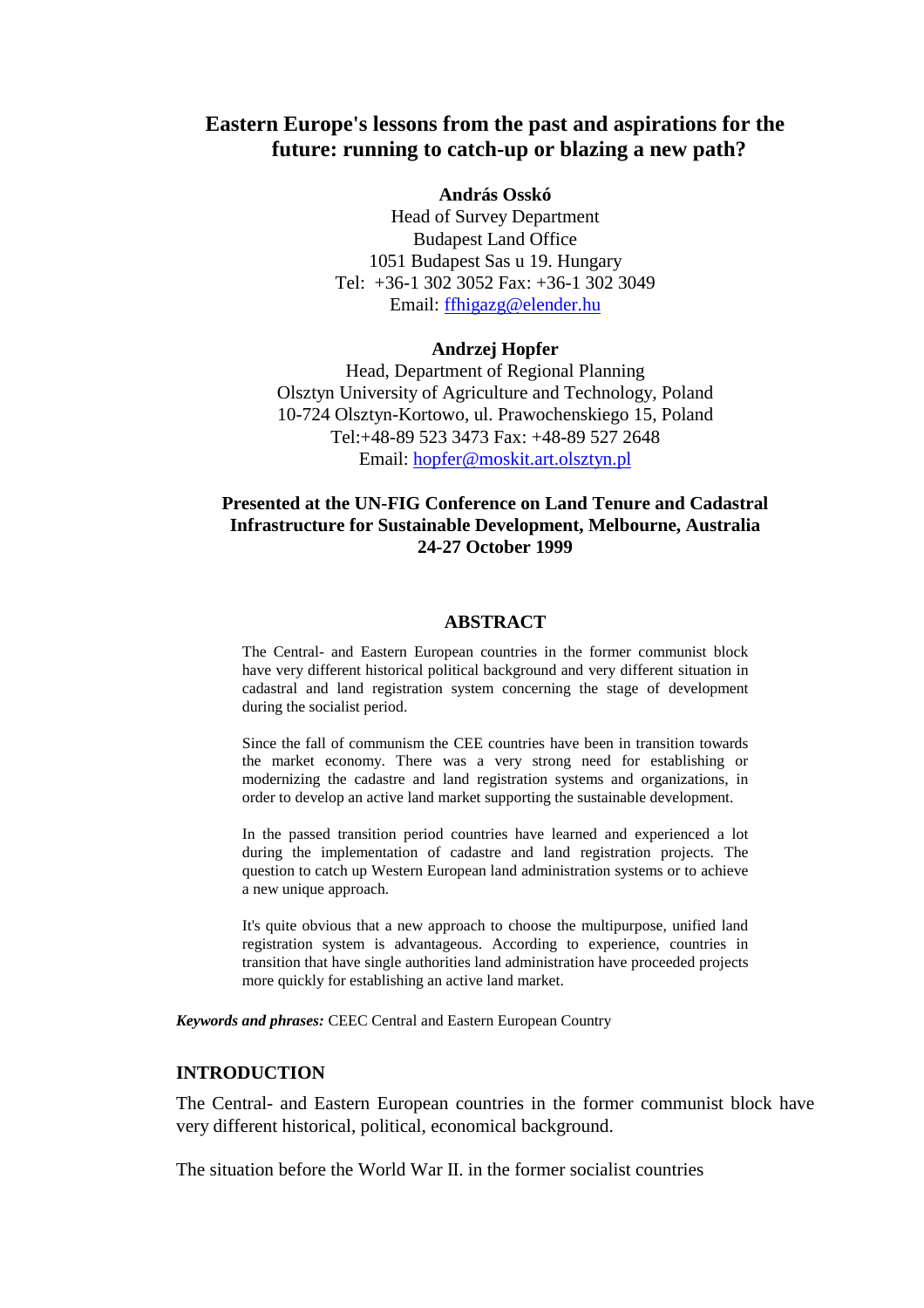1, There was political democracy and market economy in Czechoslovakia, Poland, Hungary, Baltic states

2, Semi feudal countries Rumania, former Yugoslav states, Bulgaria

3, Communist dictatorship Majority of former Soviet states

### **The legal registry sector and cadastre in CEECs before the World War II and during the communist era**

1, Traditional legal registry and cadastre, functioning systems during socialism. Hungary, Czechoslovakia, partly Poland and Yugoslav states

2, Some legal registry and cadastre didn't work during socialism Rumania, Baltic countries, Bulgaria

3, There was no any registry or cadastre during socialism Majority of former soviet states

### **Introduction of the multi party political system and market economy transition in CEEC at the beginning of 90 s.**

As we recognized the various situation and condition of land administration in CEEC at the beginning of 1990 when countries changed the one party political system and introduced the market economy. There were many differences comparing CEEC but one thing was common the needs of a modern, well functioning land administration which is one of the essential pillars of the market economy and the land market.

The market transition, introduced in 1990 was stimulated the land and property sector. The transition process has introduced mass privatization, increased individual home ownership and placed severe increases on the demands for land registration information and data. The demands for land registration activities and data has been increasing since when there was political and economical changes in CEEC introducing the free market economy and multiparty democracy.

The land registration sector is a key component of a free market economy whereby the safe and secure transfer of title can be freely conveyed in CEEC s as in many other developed countries.

The government acts as the guarantor of title through the act of property registration which records all required legal, administrative, financial and physical description, information within the system of the register and upon the cadastral map.

The way of implementation to fulfil requirements by new political and economical situation have been very different in CEEC depended on the historical inheritance and current situation concerning land administration organizations.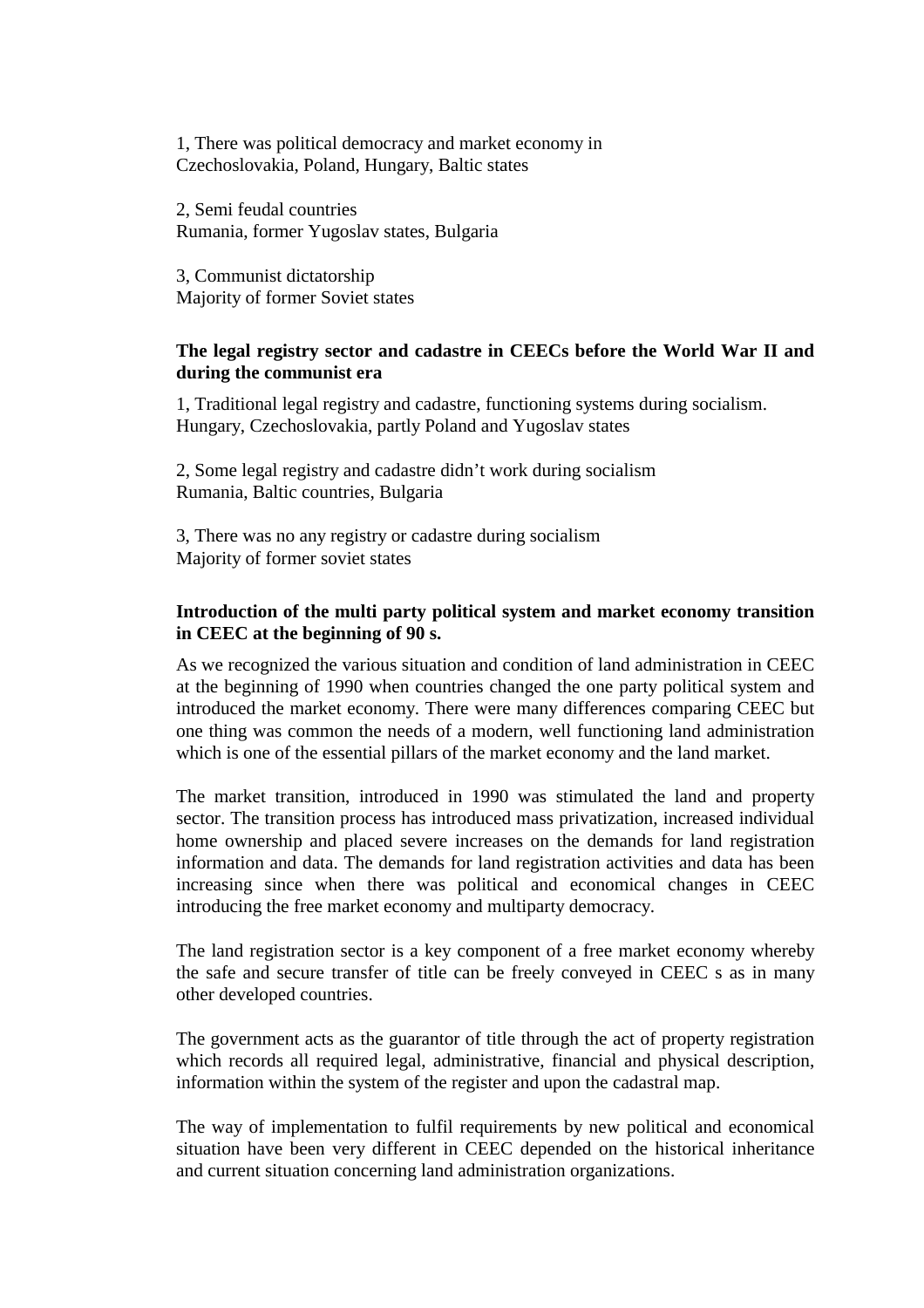In some countries / former Soviet states/ they had to start from the beginning to establish the organizations, registers of land administration.

In some countries/ Poland, Czech and Slovak Republic, etc/ they had to reestablish land administration to make them fully operational and modernizing of organizational and technical /computerization/ conditions.

In some countries / Hungary/ where there was a fully operational land registry on paper base, the main task was to computerize and improve all of the technical conditions in the land administration sector and modernizing the organizational structure of it.

As we can recognize not only the task and the way of implementation is different in CEECs but the length of time what countries need to fulfil the demands by the market economy.

### **COMMON PAST – THE SOCIALIST ERA**

The common features in most of CEECs were as follows:

By 1989, the State and the co-operatives had become the major owners / occupiers of land. This resulted in a dominance of the state sector and a lack of individual participants in the land market.

The separation of usage and ownership. The land records system under socialism reflected usage rather ownership rights, a practice that needs to be reversed if the full benefits of the land market (including the use of land as collateral) are to be realized.

The expropriation of property followed by later restitution. In several countries, it has been decided that property expropriated in the period after World War II will now be restituted to former owners who must first be identified.

The many changes in land ownership that have gone unrecorded. This is especially applicable in the cases of inheritance; tracking the heirs of the original landowners is difficult.

The overall accuracy and completeness of the records concerned with land administration but the records were not systematically updated and hence the present data are often of unknown reliability.

The separation of different responsibilities for land matters into different ministries, resulting in some conflicting decisions on land use strategies.

The perceived difficulties in reconciling planning and building development controls with free market forces. In particular the reaction against centralized decision-making and command control systems has hampered the implementation of building standards and environmental controls.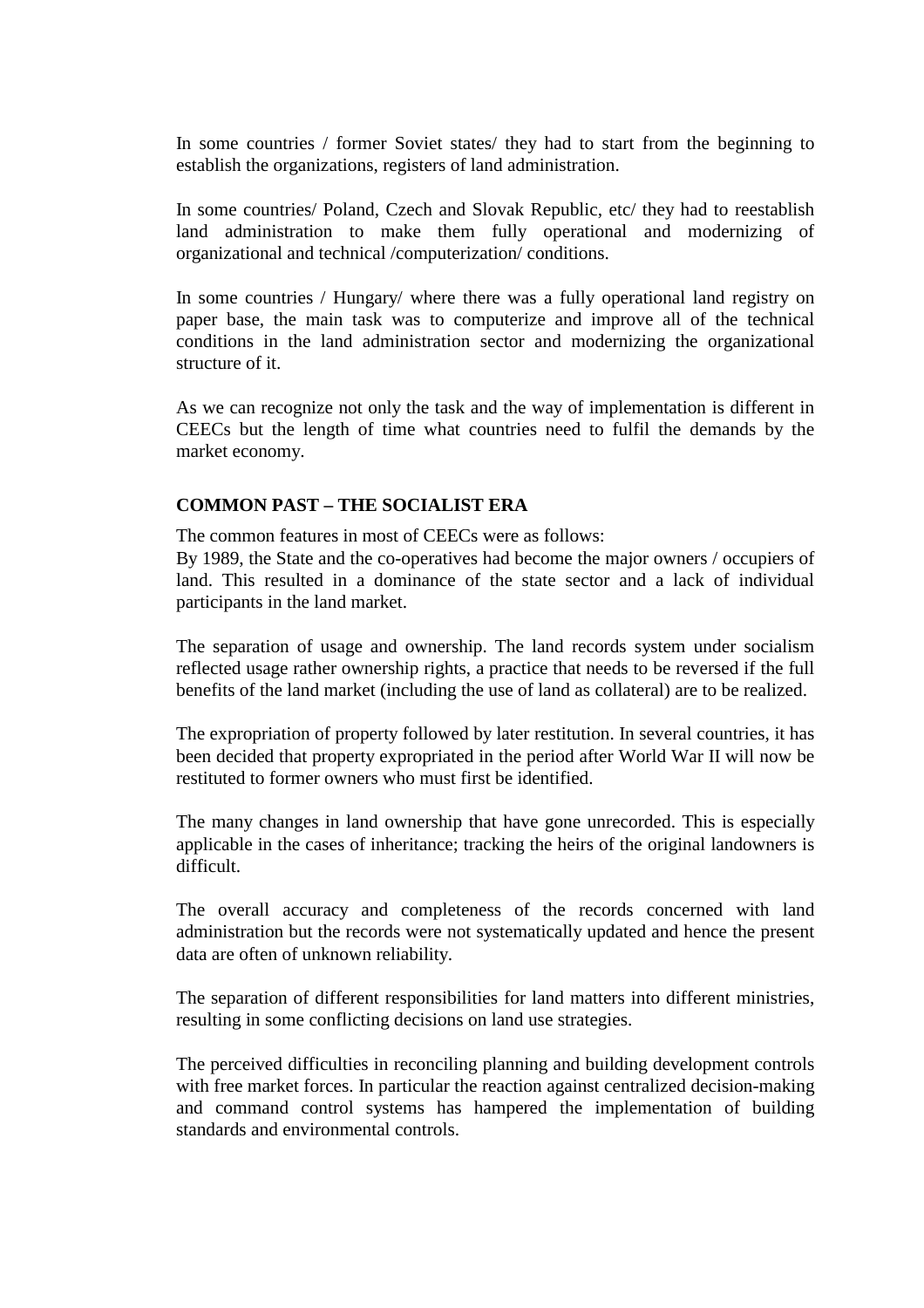The lack of a market mechanism. Valuations were made unconnected to the market prices, and financing mechanisms were mostly absent or poorly understood. This has left a legacy of weak valuation skills and some increased risks associated with mortgages.

The absence of credit financing institutions and the general low level of savings achieved under the socialist system restricts the amount of credit and capital available for investment.

The creation of a culture identifying reasonable levels of personal wealth as normal and acceptable. There have been well-publicized cases of fraud and allegations of political leverage in connection with many cases of restitution and privatization.

The legacy of the socialist agricultural policy. This led to the creation of large field units under the socialization of agriculture and hence to the loss of the old ownership boundaries.

The transition to market economy requires the creation of a "framework", which provides the legal basis for the secure ownership and transfer of property assets, affords legal protection (ultimately through the courts as the last resort), and introduces the idea of "market value" and credit financing (i.e. professional market valuation and mortgages) as the mechanism of facilitating exchange. The issues of justice, the demands of society and the economic possibility need to be carefully balanced in addressing the questions of restitution and compensation

But still the state is continuing its activities as a major player, stakeholder in agricultural land, i.e. the state uses the Land Fund as a way of continuing as a landowner

#### **TRANSITION POLICIES - INSTRUMENTS OF TRANSITION**

There are a number of instruments which can be used to transfer land and real estate property from the public to private sector, including restitution of the property compensation, and privatization. In all cases they require the establishment of explicit legislation, and the appointment of an executive body specifically empowered to carry out the land redistribution activity. Restitution and compensation normally involve the establishment of local committees who make decisions regarding cases. The responsibility for the associated technical activities must be assigned, and rules determined for how to deal with more complex cases. The legislation must consider under what conditions land and property can be restituted, how compensation can be assessed, and what are the terms and conditions for land grants or privatization of assets. It is also necessary to consider the appeal mechanisms, and responsibilities and procedures such as how the claims should be submitted, who is responsible for preparing them, who pays the costs of preparation, and who will decide concerning the different cases. It is also necessary to consider what happens in the case of several claimants, or no claimants, and also when the cadastre and the land registration records are to be updated.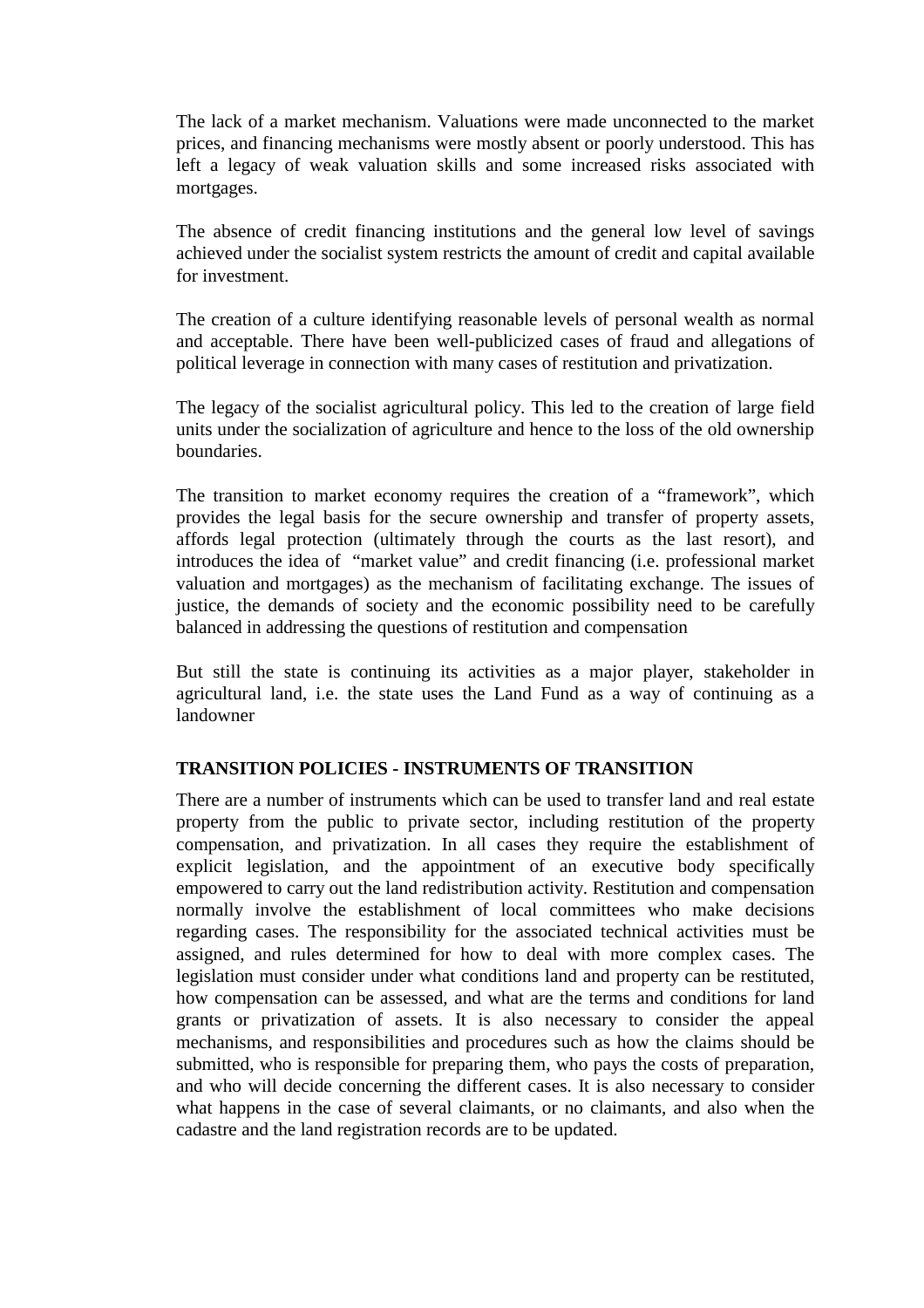#### **Restitution.**

This instrument is used to return land and property to an earlier owner, whose ownership right was removed, or curtailed, according to some Act or Decree issued by the previous socialist (or earlier) government. Extensive restitution has taken place in the Czech Republic and to a lesser extent, in the Slovak Republic and Slovenia. Key problems include:

Technical problems will exist in that there will be differences between the land units recorded in the old registers/cadastre, and the current situation on the ground.

The land unit may be contained in a larger unit, it may have no public access, and it may not be possible to locate the land unit within the larger unit.

The land may be returned as co-owners (undivided ownership) and this may result in difficulties with further disposal of the land.

The process of restitution may lead to increased fragmentation of the land, as the restituted plots are significantly smaller than the previous usage land blocks.

Where it is not possible to restitute a parcel of land, then an acceptable alternative procedure for restitution in kind must be provided for (see below).

#### **Compensation**

This instrument is used where claimants are to be compensated for past injustice, or where land claimed in restitution cannot be returned for some reason.

*Complex Compensation*. The process of compensation for past injustice involves a ruling concerning the claim followed by the issue of some compensation coupons or vouchers. This may or may not involve a bidding process, whereby compensation vouchers are converted to land. This kind of compensation is usually carried out over a larger area and may involve potentially hundreds of claimants. Where bidding is used, it is the number of bidders and the collective value of their bids that determines the new land pattern. This is likely to be highly fragmented. In Hungary, this process created more than 2.1 million new parcels during 1992-1995.

*Simple Compensation or restitution in kind.* Compensation may involve direct allocation of land owing to non-availability of a land parcel claimed by restitution. In this case a central reserve of land is held back by the government, pending resolution of all outstanding restitution claims. The main difficulty here is associated with the value estimation of the original asset, the level of compensation offered, and potential disagreement as to the suitability of the offered compensation land (location, access, quality, size and shape, etc.). This kind of compensation is usually executed on a case by case basis, and is connected with restitution in kind.

#### **Privatization**

This is used to transfer assets by sale from social or state ownership to the private sector. The privatization of state, social enterprises often involves real estate assets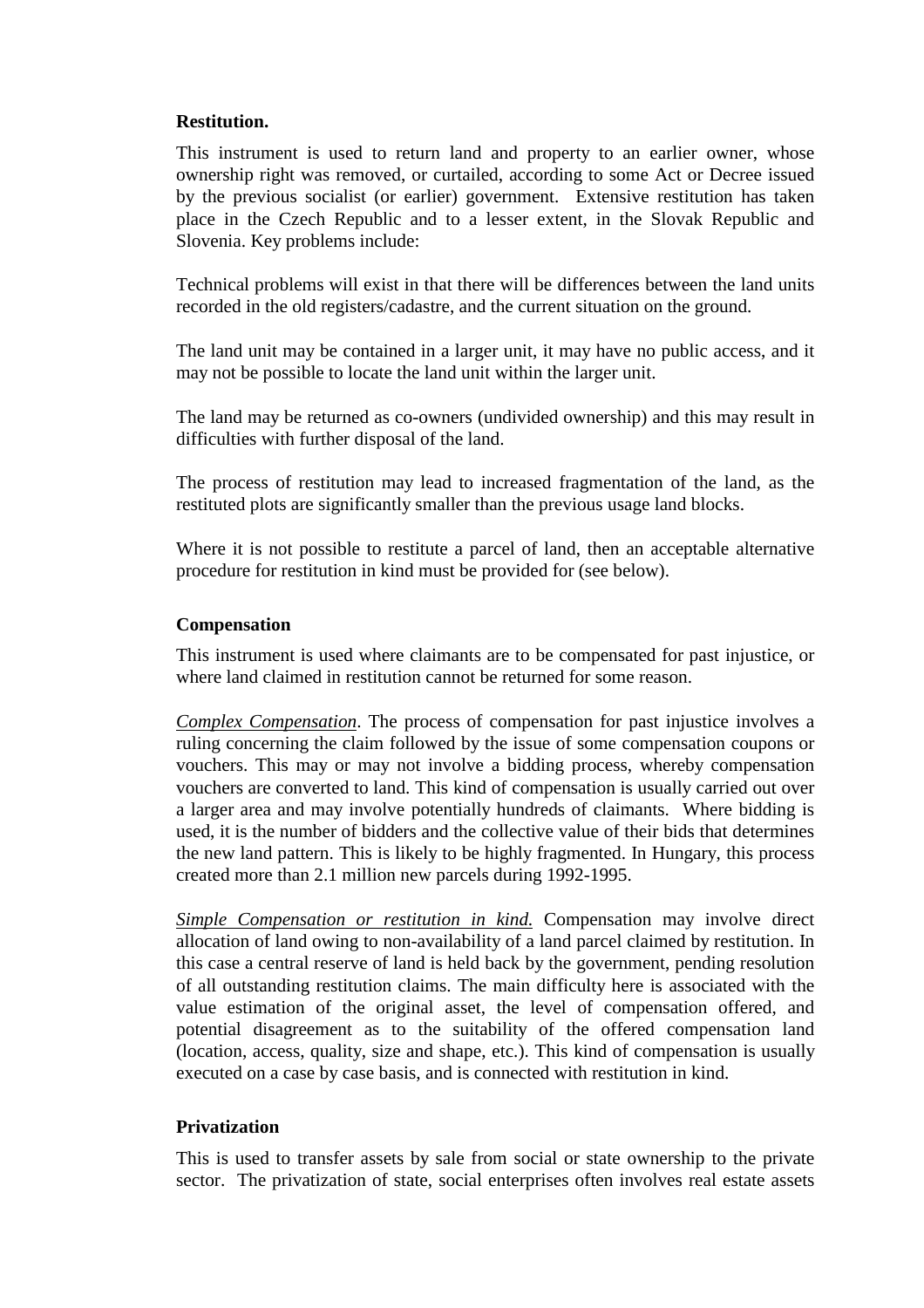and the mechanism usually involves either management buy-out, voucher privatization, public tender or preferred investor, or a form of voucher privatization. Much has been written about the merits of the various privatization methods. The following are some of the perceived key problems:

Management buy-outs are characterized by weak investment (no capital) and little or no restructuring. Asset stripping followed by liquidation or bankruptcy is not uncommon. On the plus side it is considered to keep control in local hands.

Voucher privatization has led to a lack of corporate governance, accountability; sometimes very close relationships between the institutional fund holders and the banking sector are established.

Public tender or the preferred investor may lead to foreign control of a sector. This, however, can be counterbalanced by strong FDI and restructuring.

### **Demands by the new political systems and the market economy in transition concerning land administration**

Land administration organizations in countries in transition have not been prepared for the new challenges to fulfil all of the increasing demands by the policy and the market economy.

Some of the reasons and facts which effected the land administration organizations -mass privatization -compensation, restitution -increased number of conveyancing -demand for new products and services

# **Sources to establish, reestablish and modernizing the land administration infrastructure**

1, Foreign projects

EU organizations, World Bank, national governments have given financial and technical support to establish institutional structures and modernizing (computerization) land administration infrastructure in CEECs.

2,Transitional measures by national governments to support the development of land administration infrastructure.

- establishment of a functioning land registry and cadastre
- establishment of institutions for registration of land and real estate property
- establishment of institutions concerning land and real estate property valuation
- establishment of institutions concerning financial services

Common Institutional Problems can be summarized as follows:

As described above the state in CEEC has created some intermediate (temporary) institutional structures (e.g. Land Funds) to provide interim land management functions until the land is fully passed into the hands of the private sector. There is a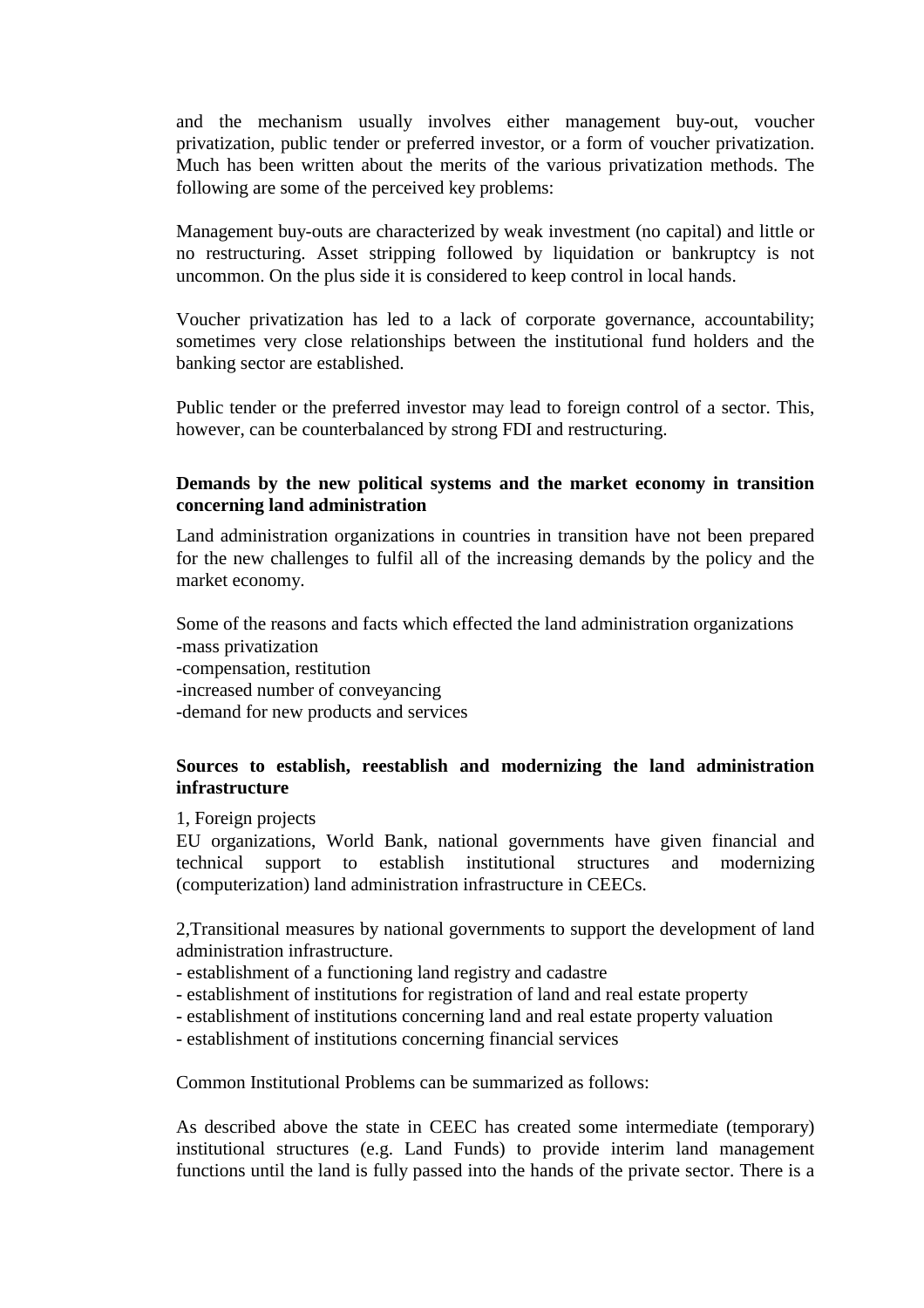danger inherent within this approach in that these temporary institutions tend to be outside direct ministerial responsibility, and may have unclear mandates, thus leading to a lack of accountability and the pursuit of narrow objectives which may not be consistent with government policy objectives.

A feature of the socialist economy is the "top down" planning approach, which does not allow for strong lateral and vertical information flows. The institutional structures can only work effectively if they have access to accurate information flows. Institutional structures need to be established with this in mind.

The institutional structures and responsibilities should be clear. Often there is a fragmentation of responsibility across several ministries which complicates matters.

The responsibility for land registration and cadastre is usually clear in the countries examined, but where a single agency is involved, the reforms have proceeded more quickly.

In multi-agency environments the primary records are distributed between two or more separate institutions. From a technical viewpoint, this is a more difficult situation to control. The information flows become critical and require special support. Inter-ministry co-operation is notoriously difficult.

The institutional responsibility for valuation is not clear in any of the countries examined, and all countries currently have some new initiatives under development.

The responsibility for the provision of credit is either with private mortgage and credit institutions, or else through government agricultural credit and subsidy schemes. In the event of the government schemes, the responsibilities are usually clear. However, the commercial credit and capital markets are underdeveloped, and often loosely regulated. Mortgage financing is still underdeveloped.

From the land market viewpoint, the mechanism to bring together buyers, sellers and financing tools is still not developed. The private sector has estate agency services, but knowledge of saleable plots is often held locally and not widely disseminated.

Local government institutions are often new, and power is still being devolved from the centre (however this is seen as building democracy and hence is positive in the long run)

The introduction of new technology places demands on personnel for both short-term training, and also longer-term training. The development of long term sustainable training and education partners should be a priority.

# **Lessons and conclusions during the implementation of establishing land administration sector in CEECs in transition.**

1,Land administration organizations have not been prepared for the new challenges required by the political and economical changes towards the market economy.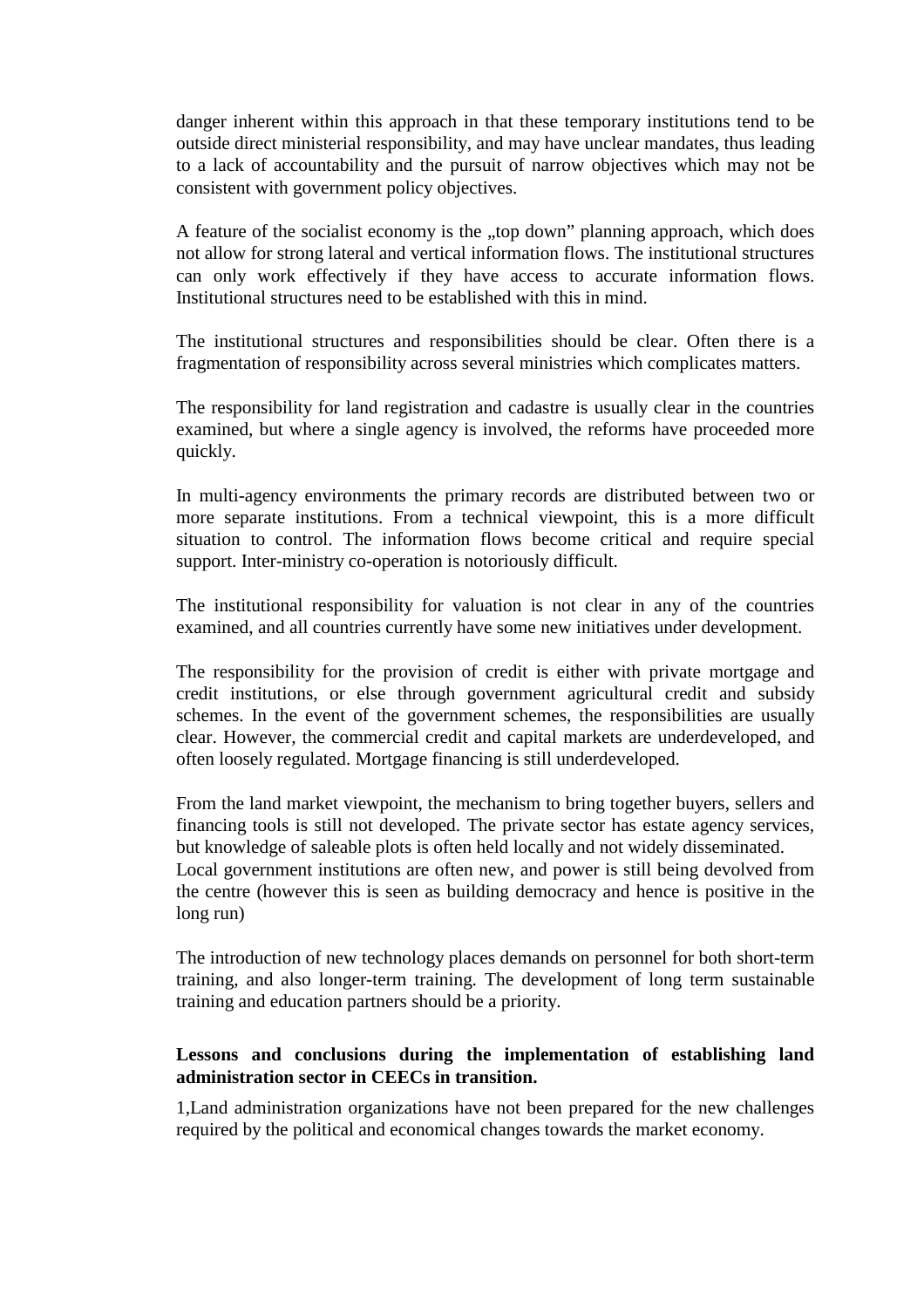2, The implementation of projects concerning establishing, modernizing land administration infrastructure is a very expensive, long term task. Foreign aids, supports and loans have been single investment only. National governments have to be prepared for a long-term expensive investment and permanent costs of running the system.

3,The organizational and technical development requires educated staff. The lack of IT and English language knowledge has constrained the implementation of foreign supported projects.

4, The implementation of projects requires professional support and involvement by the local staff.

Low salaries of the local staff can hamper the good and effective cooperation with international experts, partners.

5, The expectations by foreign organizations concerning the progress and results of projects have been too much. The establishment and modernization of land administration infrastructure in countries in transition is more difficult task then in countries with developed market economy.

# **Land administration infrastructure as one of the most important pillars supporting the development of active land market and in the same time sustainable land development.**

There is no doubt that the functioning land administration infrastructure is needed for the establishing an active land market and fulfil requirements by sustainable land development in CEECs.At the beginning of transition and during implementation of land administration infrastructure there was a question in the majority of countries to catch up with Western European systems or trying to achieve a new or not well known unique approach. The problem is quite difficult. I think we have to follow many ideas, elements what developed countries experienced during the past years to meet all of the requirements, demands and needs by the new challenges concerning sustainable land development but in the same time we have to avoid problems which many of the Western European countries inherited from traditions mainly institutional and legal problems, restrictions. The most important question is the one or multi authorization of land administration. According to experience and new world-wide trends prove that the single authority for running the land administration infrastructure can serve most efficiently the final aim the implementation of sustainable land development. Since the IT technology has been introduced it have not been technical difficulties to handle the multi purpose land administration and database.

Many countries in Central Eastern Europe have to start developing its land administration from the beginning and there is no sense not to follow the best, most effective and cheapest solution establishing land administration infrastructure using all of the experience from the past and present.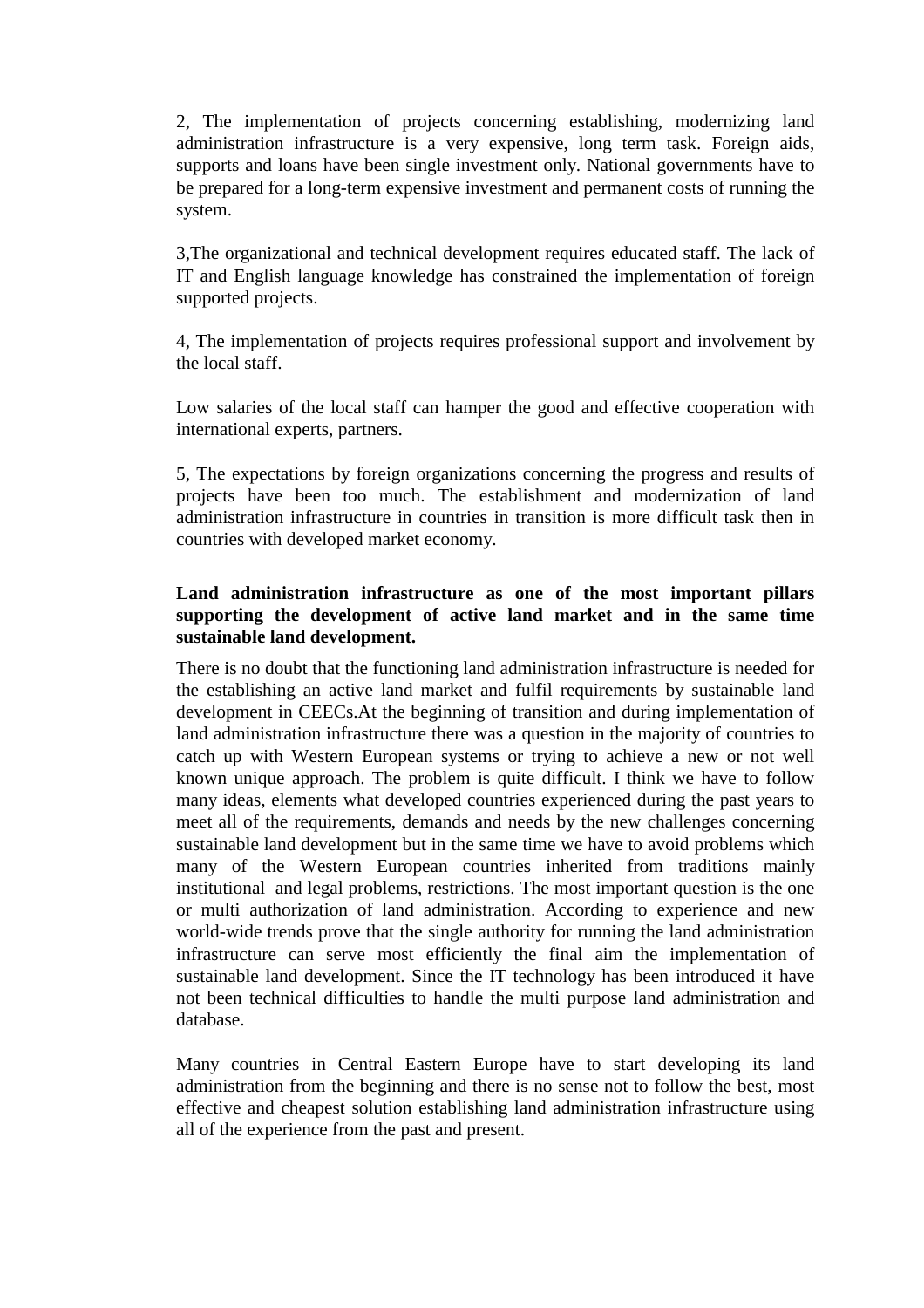There is evidence that countries in Central Eastern Europe introduced the unified, multipurpose land registry, like Hungary and Czech Republic, could develop land market more quickly then others.

### **Developing a Model for Land Markets**

There is a general consensus that in order for a land market to work, there must be

- a clear definition and sound administration of property rights;
- a minimum set of restrictions on property usage consistent with the common good;
- the transfer of property rights must be simple and inexpensive;
- there should be transparency in all matters;
- capital and credit must be available.

In order to try and understand the land market more clearly in CEECs, it is possible to develop a model that helps to identify those elements and policies that contribute to effective land market development that are consistent with the common good of society. More precisely, the aim should be to develop a model for those factors that inhibit or promote the efficient functioning of land markets, and it is based directly on the experiences.

# **The Land Market Model Proposal**

There is a need to develop a land market model that can be used to analyse and compare the development of land markets in transition economies. It is not complete, and this approach should be taken as a first attempt to produce such a model.

Nevertheless, the approach outlined captures several of the important aspects of land market development, namely:

1,The importance of the regulating institutions as the engines that drive the initial reform process.

2,The necessity for the establishment of a range of participants who are able to use the services of the regulating institutions.

3,The importance of the credit and financing instruments.

4,The necessity for rights of ownership to include clear title, clear boundaries, and clear disposition to sell, lease, or otherwise dispose.

5,The necessity to create a critical mass that will then fuel further activities and development through market led demands.

Conventional economics proposes that markets can be described in terms of players, goods and services, and the means of exchange, according to the "rules of the game". The land market is made up of the following elements:

| The legal basis             | - The rules of the game                                    |
|-----------------------------|------------------------------------------------------------|
| The regulating institutions | - The land register, the cadastre, valuation $&$ financial |
|                             | institutions                                               |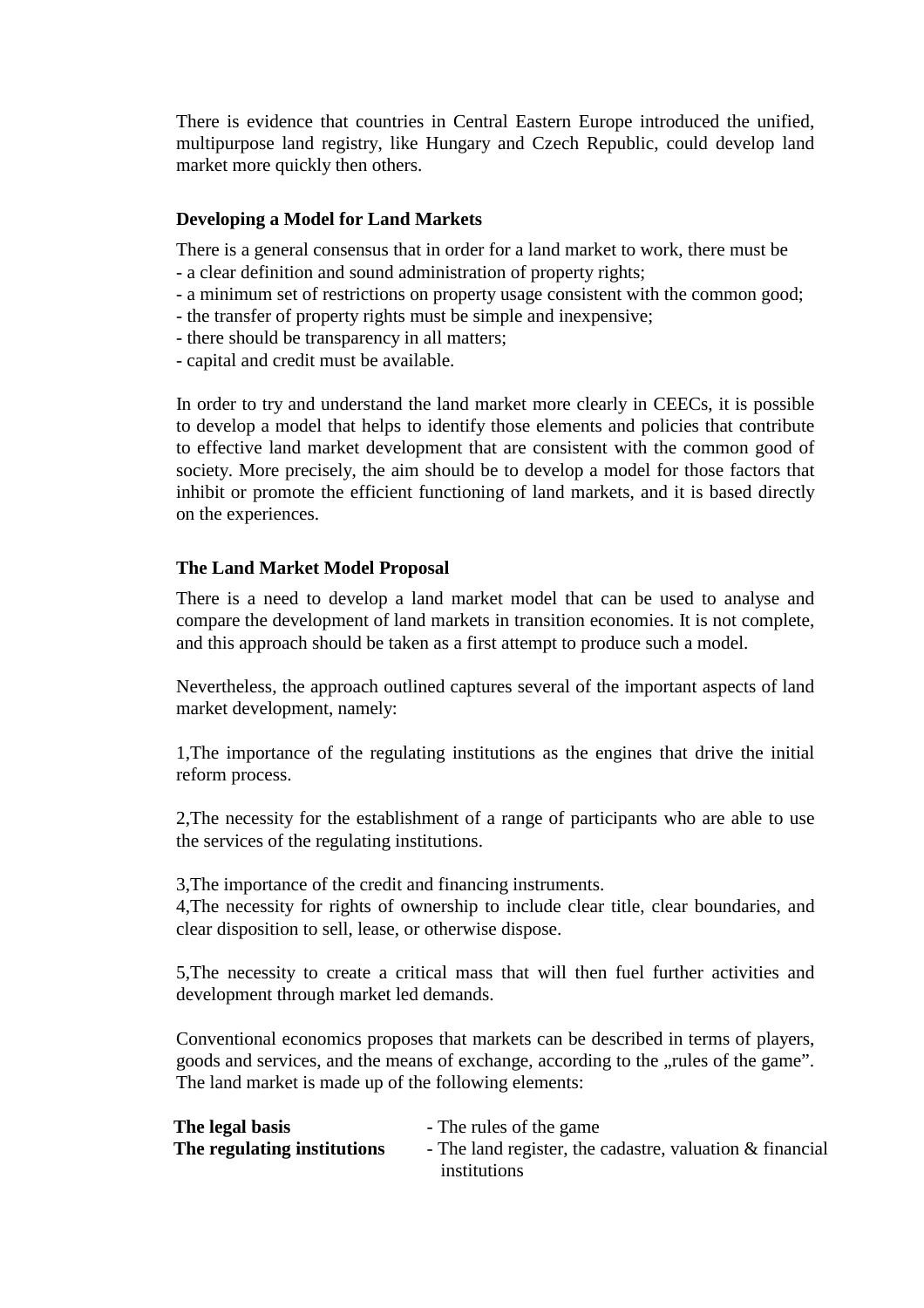| The participants          | - The land owners and tenants                              |
|---------------------------|------------------------------------------------------------|
| The goods and services    | - The land and its use                                     |
| The financial instruments | Mortgages, credit, capital revenue generation, tax raising |

· the legal basis

- 1. A sound legal basis for ownership and trading of property rights.
- 2. All necessary legal structures in place, especially inheritance.
- 3. Bankruptcy and first charges on mortgages are supported.
- 4. Legal entities and physical persons have equal rights to own properties.
- the regulating institutions
- 1. Recording and registering systems are soundly implemented
- 2. Institutional structures are secure with well-regulated activities.
- 3. Planning and zoning controls are clearly understood and enforced.
- 4. There is no risk of unjustified expropriation. .
- 5. There is an understanding of how land and property taxes can affect land use.
- 6. Professionalism exists in all areas, with basic assent and public understanding.
- 7. Valuation is clear and well understood.
- 8. The quality of data held by regulators is good.
- · the participants
- 1. Landowners and tenants exist and represent a range of different stakeholders.
- 2. There is a strong private sector including individuals, companies & family units.
- 3. Large corporate players exist (including investment funds, pension funds etc.).
- 4. All government held land is held for public purposes or for social housing.
- 5. The construction sector is established and healthy.
- the goods and services
- 1. There are a variety of assets available, apartments, residences (of various sizes), offices, commercial buildings and agricultural land holdings.
- 2. Land and buildings can be traded and leased.
- 3. Land and buildings can be used as security.
- 4. The mechanism for offering something for sale is clear.
- 5. The publication of assets available for sale is widely known and reliable.
- 6. Mechanisms exist to create new assets where needed, hence the market is able to respond to rising demand by building more houses, etc.
- the financial instruments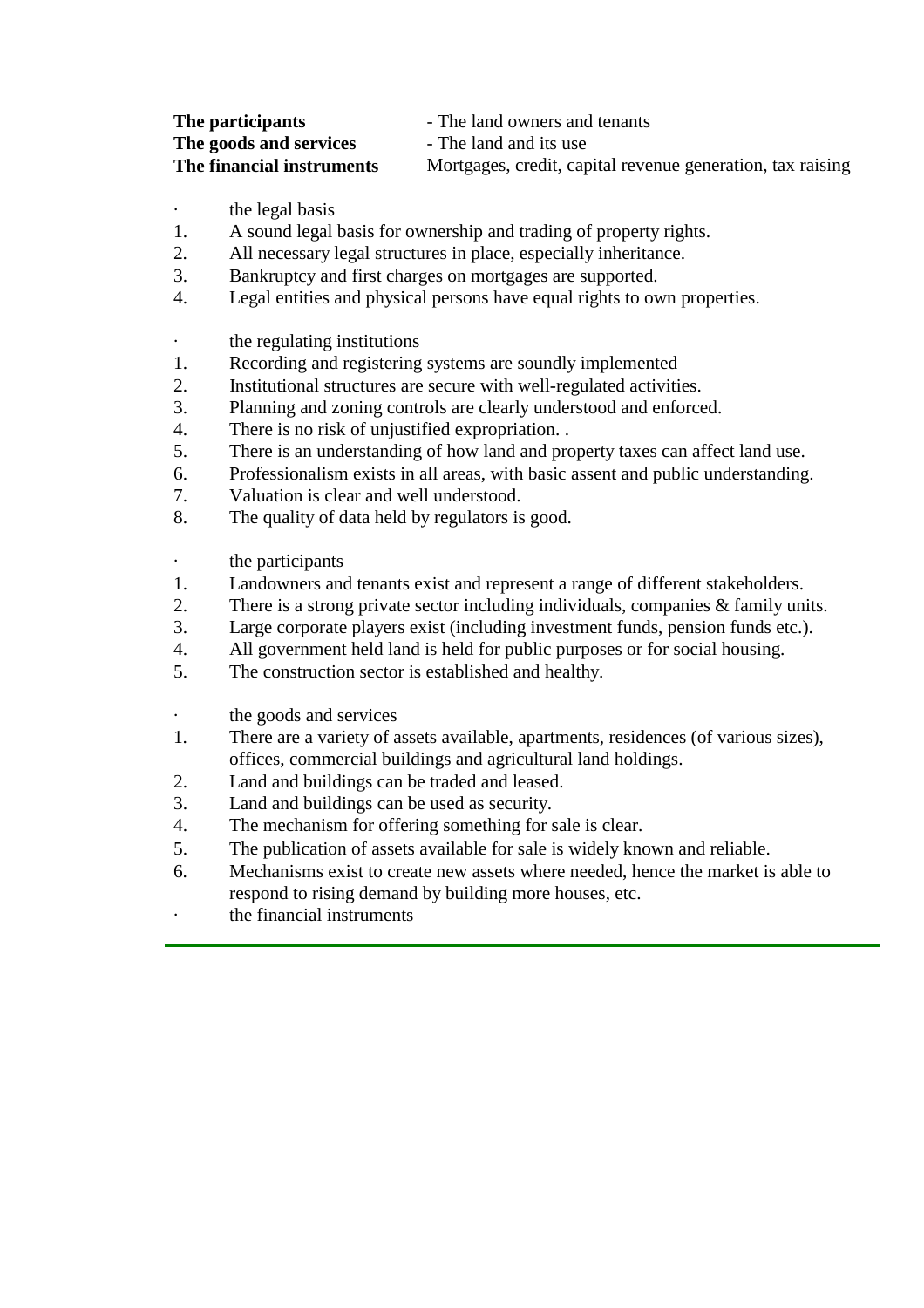- 1. Cash sales are clear and supported.
- 2. Taxation regimes are not subject to sudden or dramatic change.
- 3. Tax implications for investments are clear.
- 4. Mortgages are available for residential property (up to a specified percentage of the value)
- 5. Special mortgages are available for agricultural land (e.g. there are special credit schemes available for this sector.
- 6. Financial products are linked to assets (e.g. pension funds can be used as security).
- 7. Valuations are accepted and used as a basis for calculating asset values.
- 8. Financing for investments exists and venture capital is available.
- 9. Foreign Direct Investment (FDI) is encouraged, and there is a low assessment of risk.

The state plays an important role in each of these sectors, it is responsible for establishing the legal basis, it provides the regulating institutions and it is also an important player in its own rights. It is also a major financier and revenue raiser and it defines the goods and services that can be traded through its rules concerning permitted usage, maximum and minimum land holdings, leasing arrangements and development controls. It is also responsible for the national land policy that defines the role and activities of the state within the land market.

In order to promote effective and efficient markets, the state must establish the regulatory framework and adopt policies that will support and stimulate the development of the land market.

These policies should identify and remove barriers to individual initiatives. They may also include the use of taxation as a land management incentive, the encouragement of development projects and the promotion of greater owner occupation. In addition they may stimulate land privatization and reconcile land reform activities with viable agricultural and other land use.

The Three Pillar Land Market Model can be based on **Goods and Services** the **Participants** and the **Financial Instruments**. These are related through three regulatory pillars that control and regulate land market activity according to the established **Legal Basis.** The model shows the legal basis as part of the overall **Policy Framework** adopted by the state, and that the dynamic behaviour of the whole defines the **Market** status.

# *Pillar One: Land Registration and Cadastre – the connection between land and people*

# *Pillar Two: Land valuation – the connection between land and monetary value*

# *Pillar Three: Financial Services- the connection between people and money*

#### **Transition to a Market Economy and completion of the transition process**

The transition experiences of Central and Eastern European countries show that each country follows a policy of transition to a market economy, but in doing so have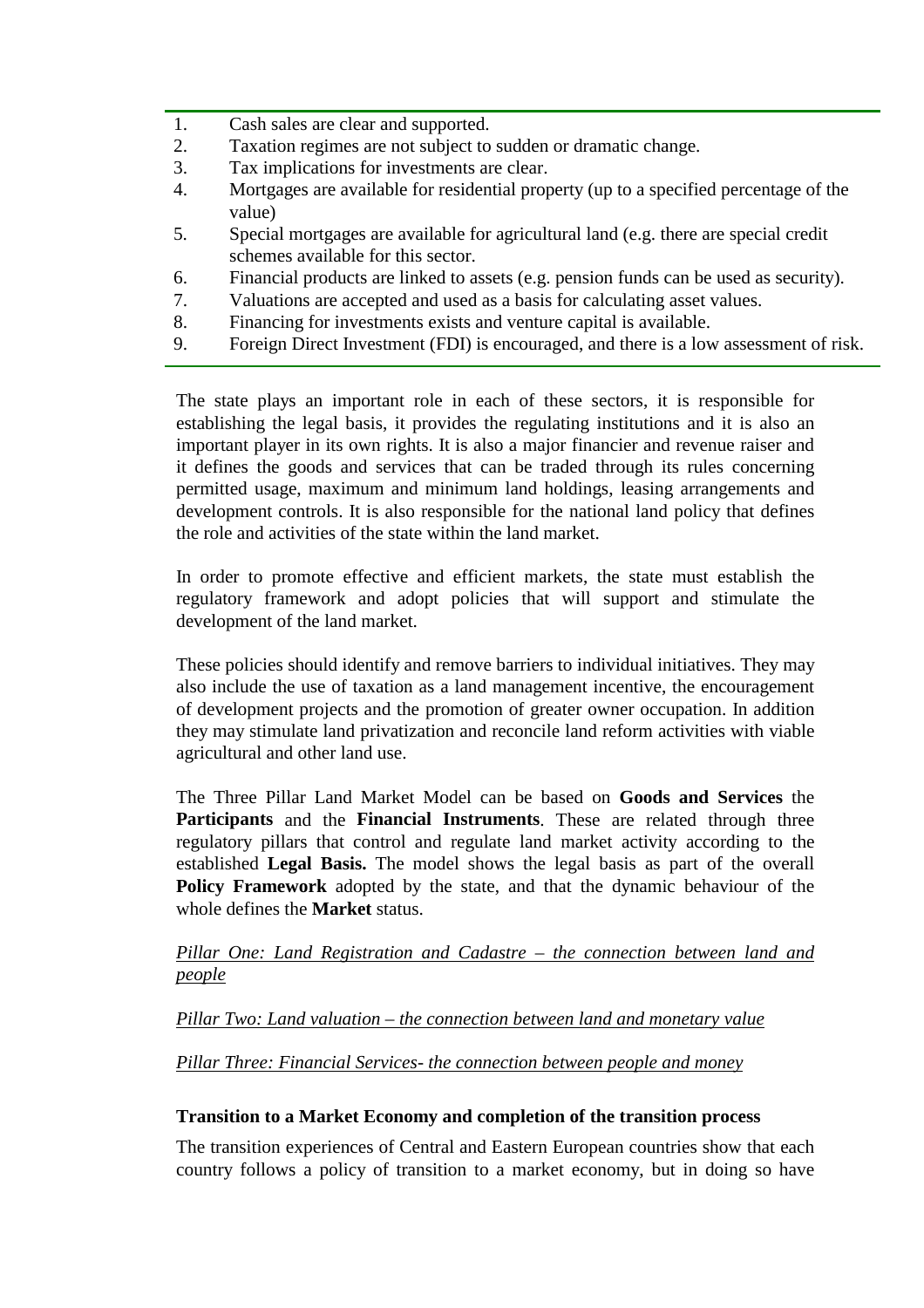experienced certain difficulties. Their aim has been to establish a framework that provides the legal basis for the secure ownership and transfer of property assets. The systems must provide legal protection and introduce the idea of "market value" and credit financing, through professional market valuation and mortgages, in the land market. These measures have only been partially successful, and certain reasons for this appear in several of the case studies, for example:

-Lack of a coherent land policy co-ordinating the efforts of different ministries.

-Uncertainties concerning possible future restitution and compensation programmes.

-Uncertainties about the role of the state as a landowner.

-Some continuing legal difficulties with fundamental land law and the definition of real estates

-Insecurity of mortgages.

- -General macroeconomic position, high interest rates and lack of institutional investors.
- -The re-establishment of a strong connection between land and people.
- -The institutional structures adopted for the regulatory frameworks may not be the most suitable

With respect to the land market sector, this has the following implications:

Establishment of a functioning market economy. This requires the creation of an economically viable agricultural sector with viable farm units, the establishment of Land Administration Institutions that operate within both the urban and rural sectors, the development of a private sector financing, and efficient information services.

Support for the internal market. There can be no discrimination in law between nationals of the member states with respect to property ownership, although some exemptions are possible, e.g. Austria (a legal issue).

The Common Agricultural Policy and the Integrated Agricultural Control System (IACS). The enactment of the CAP requires the development of a system for reporting on agricultural produce (for subsidies) based on the farm unit and areas under cultivation. This requires a comprehensive database, reporting system to be constructed.

Reform of public administration and institution building. This requires investment and development of structures able to apply fully the *acquis communautaire* (especially in agriculture and the environment)

# **Establishing the Regulatory Authorities - Institution Building**

The traditional view within the State Administration is that government agencies are mandated with specific (usually administrative or technical) tasks, which must be carried out according to precise Government regulations, often spelling out in great detail the technical standards to be implemented. In the transition to a more businessoriented approach to land administration, the following issues arise:

-Costs of modernization. The costs of modernization of the technical infrastructure, data loading / validation / conversion, quality improvement and overall operational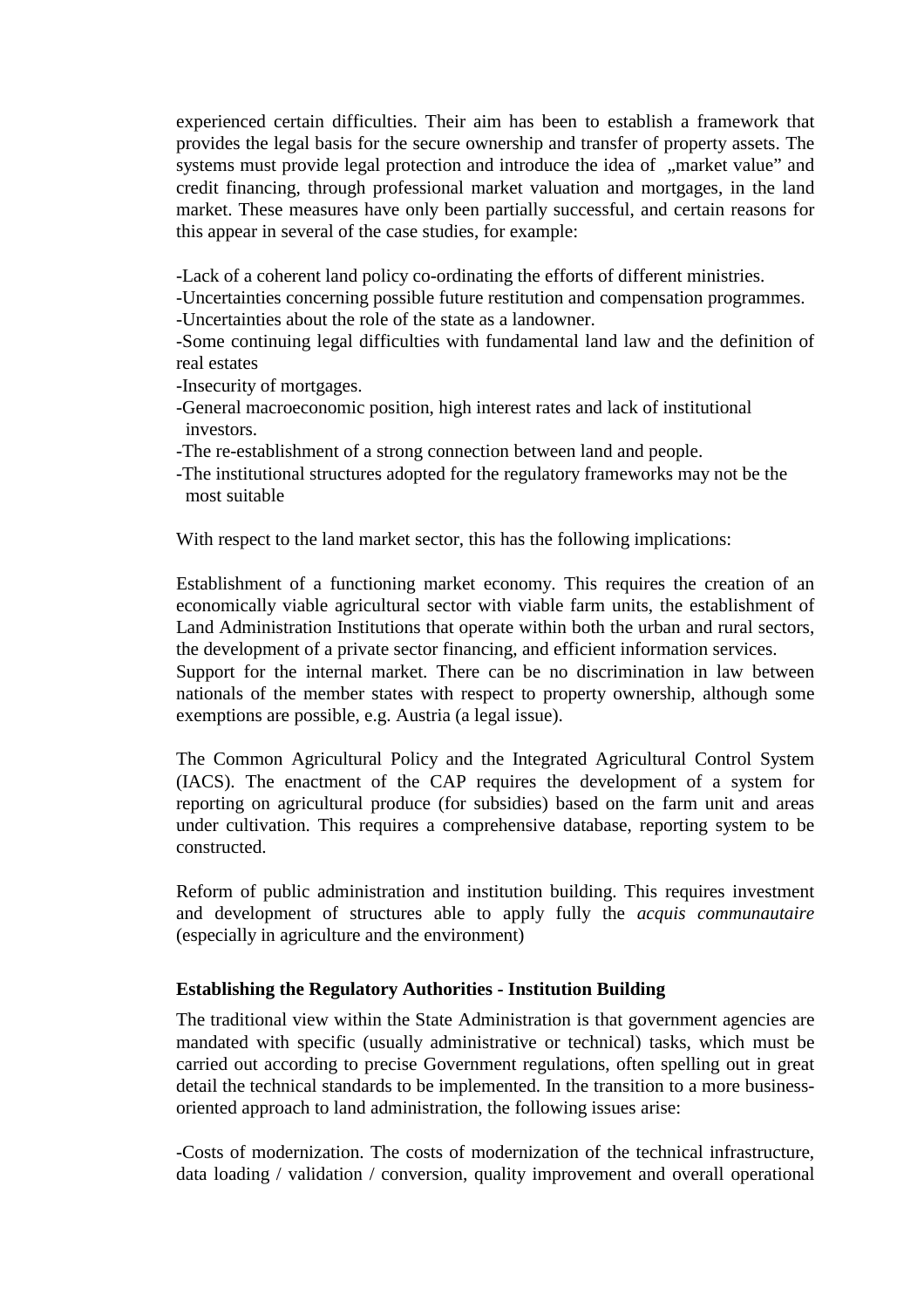costs are high. Governments, however, are increasingly cost conscious and are concerned to reduce the amounts of money spent on providing public sector services.

-Reassessment of core business activities. It is necessary to identify and concentrate on core activities, for instance the cadastre and title registration and the provision of basic geographic information.

-Determination of market needs. Market analysis and product research is needed to establish what the user really requires; from such knowledge it will then be possible to carry out a business assessment of production capabilities.

-Reduction of state contributions and increase of cost recovery. There is a need to reassess production costs for products, establish cost controls, protect copyright, and establish, the user pays" principle.

-Introduction of modern management practices, staff retraining and the introduction of IT.

-Staff and professional development. Many of the state organizations face a loss of staff to the private sector, but need to retain highly skilled technical staff.

-Public / Private sector cooperation. Alternative structural models need to be investigated, for instance the public agency status, the establishing of private sector partners for "added value" information services, public, private sector joint ventures, licensing of products for development of "added value" products, etc.

-Quality control and standards. There is a shift away from licensing of surveyors to quality assurance methods, increased adoption of "norms" and ISO 9000 series accreditation, and convergence upon European Standards (especially data interchange)

#### **CONCLUSIONS**

It is obvious, that developing an active land market to serve the sustainable land development, the most important pillar is the land registration and the cadastre. When we have to decide to follow Western European systems or to achieve a new and unique approach we have to take into consideration that for countries in transition are more effective to choose the multipurpose, unified land registry system. From legal point of view, there is little difference in the single agency or multi agency models for land administration. However, in the operation and management of the land registration and cadastre records, the single institutional model has advantages in that one organization has responsibility and therefore accountability and responsibility are clearer. The records are stored together and therefore there is a greater integration between the graphical and legal part.

Furthermore the workflow for updating and changes of entry is more efficient and the applicant can complete the transaction more quickly. Overall, there are less likely to be delays or losses and the provision and quality of information should be more efficient. Also the process of computerization will proceed more simply under the